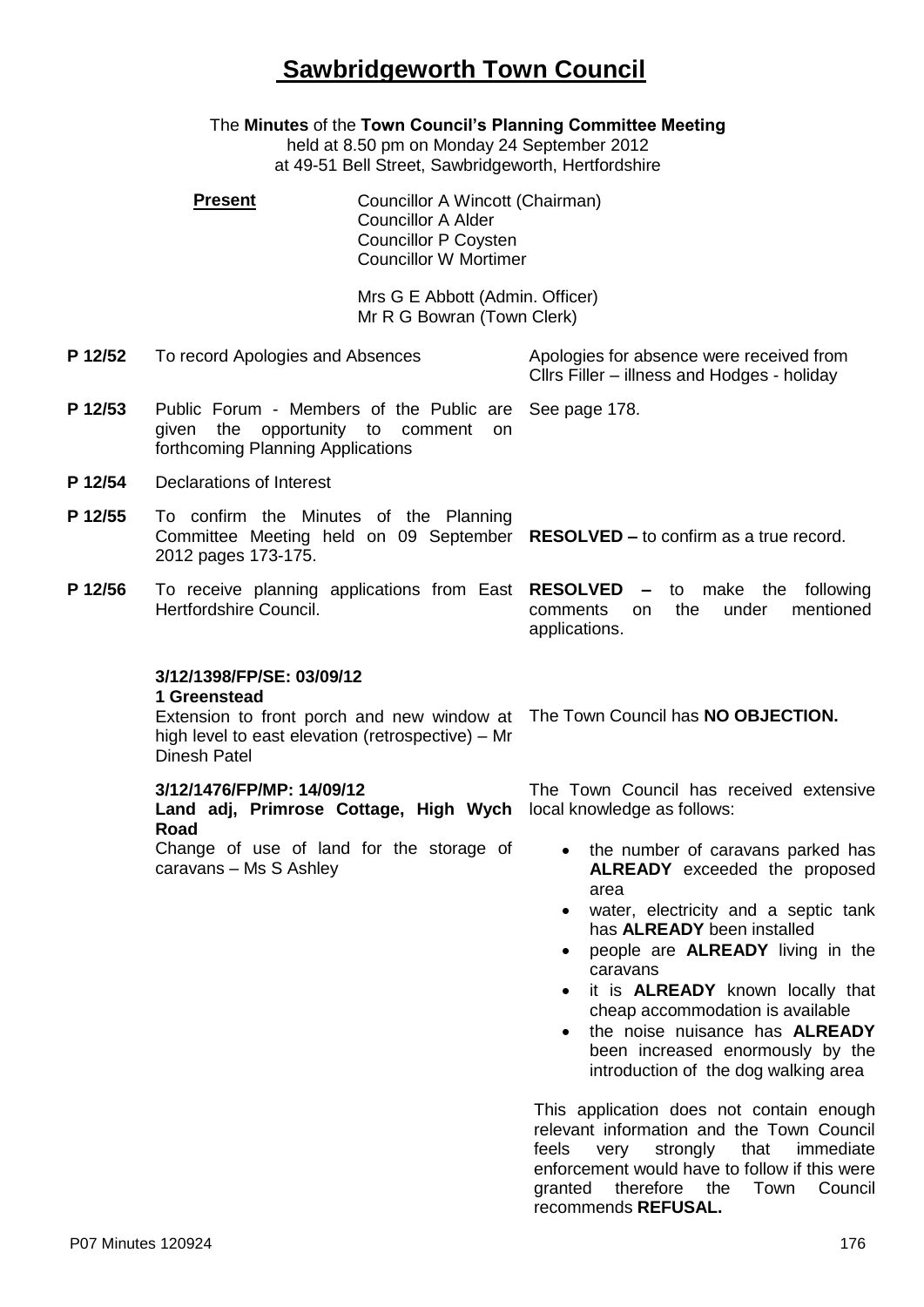| P 12/57 | To receive any late Planning Applications None received. |  |
|---------|----------------------------------------------------------|--|
|         | received following the publication of this               |  |
|         | Agenda.                                                  |  |

**P 12/58** To note Planning Decisions received from East **NOTED:** the report on planning application Hertfordshire Council.

decisions now received.

**3/12/1227/FP 2 Atherton End** Extension to create pitched roof with rear dormer **Refused**

**(No Objection)**

## **3/12/1228/FP**

window

**10 Roman Rise** Part conversion of garage to habitable room **Granted (No Objection)**

The Meeting closed at 9.15 pm

**Signed**\_\_\_\_\_\_\_\_\_\_\_\_\_\_\_\_\_\_\_\_\_\_\_\_

**Dated**\_\_\_\_\_\_\_\_\_\_\_\_\_\_\_\_\_\_\_\_\_\_\_\_